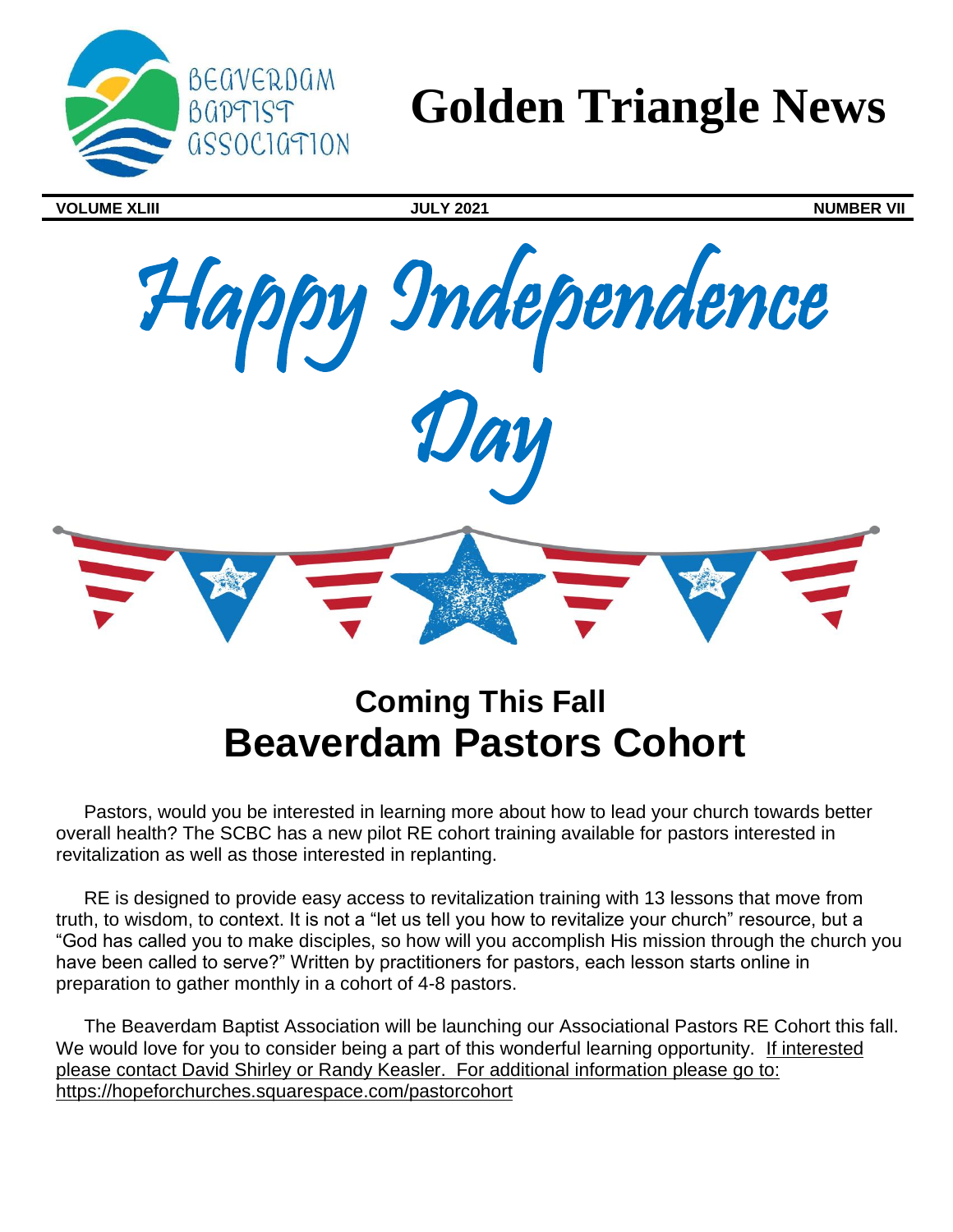#### From The DOM,

The following is an exert from an article written by James Nugent, Director of Church Strategies Team at the SCBC.

"I was recently invited to worship and consult with a congregation that has dwindled down to about a dozen members in spite of meeting in a prime location with thousands of people passing by their worship center every day. They sang the hymns of old with a remnant ensemble, their interim delivered a stirring call to action for all remaining saints and even begged people to come to Jesus. Except for a couple grandchildren brought to church by loving senior saints longing to see their descendants respond in faith to the gospel, this congregation had no young families and no children… This, like many other congregations just like it, was at-risk of closing its doors and hoping that I would bring a solution that would restore their congregation to its former years of vitality when every pew was filled, and lives were frequently being transformed by the grace of God.

What would I tell the remnant of senior saints seated around me? Their weary eyes told the story of a carbon copy history being recorded in many of our Southern Baptist Churches all across our land. Congregations who experienced a dramatic rise in their worship attendance during the baby boom or when the church growth movement swept across our land, now face uncertain futures. These churches were the center of community life with 3 out 4 families attending worship, revivals and other events. But somewhere along the way the focus of the church shifted from the Great Commission of "As you go, make disciples" to a great campaign to generate numbers, "As they come, make them members." It wasn't long before the mission was lost amidst a crowded calendar of activities within the church buildings, staff were hired to care for the membership and maintain the programs, budgets were allocated toward internal priorities, and evangelism and discipleship were sorely neglected -- all slowly choking out the life of the congregation. Then came a series of divisive business meetings, short pastoral tenures, unrepentant sin among members and any number of other things

resulting a prolonged death rattle that no expert could cure. This is the history of far too many of our Southern Baptist Churches.

What options would I share with these faithful few struggling to keep the doors of their church open? How can at-risk congregations be transformed from a remnant membership looking inward and backward to multiplication of disciples focusing outward and upward? What is the first step down a path of restoration for any at-risk church? Ask for help. Begin a conversation about the future of your church with your local Director of Missions."

Here for you,

*David*

#### **Holy Land Tour – October 2022**

Sponsored by Beaverdam Baptist Association

The Beaverdam Baptist Association will be sponsoring a 10-day tour of the Holy Land in the fall of 2022. Plans are to visit such sites as Mt. Carmel, Caesarea Maritima, the Sea of Galilee (boat ride), Capernaum, Jordan River (Baptism for those interested), Megiddo, Nazareth, Jericho, Jerusalem, the Dead Sea, Masada, and Qumran. We will spend time walking through the old city of Jerusalem, Caiaphas's house, Golgotha, and the Garden Tomb. We would love for you to consider joining us and experience the Bible come alive. This would also be a wonderful opportunity for churches to provide their pastor and wife with a Pastor's Appreciation gift that they will never forget. If you would be interested in going or in getting additional information, please contact me at the Beaverdam Baptist Association, 864-882-7070.

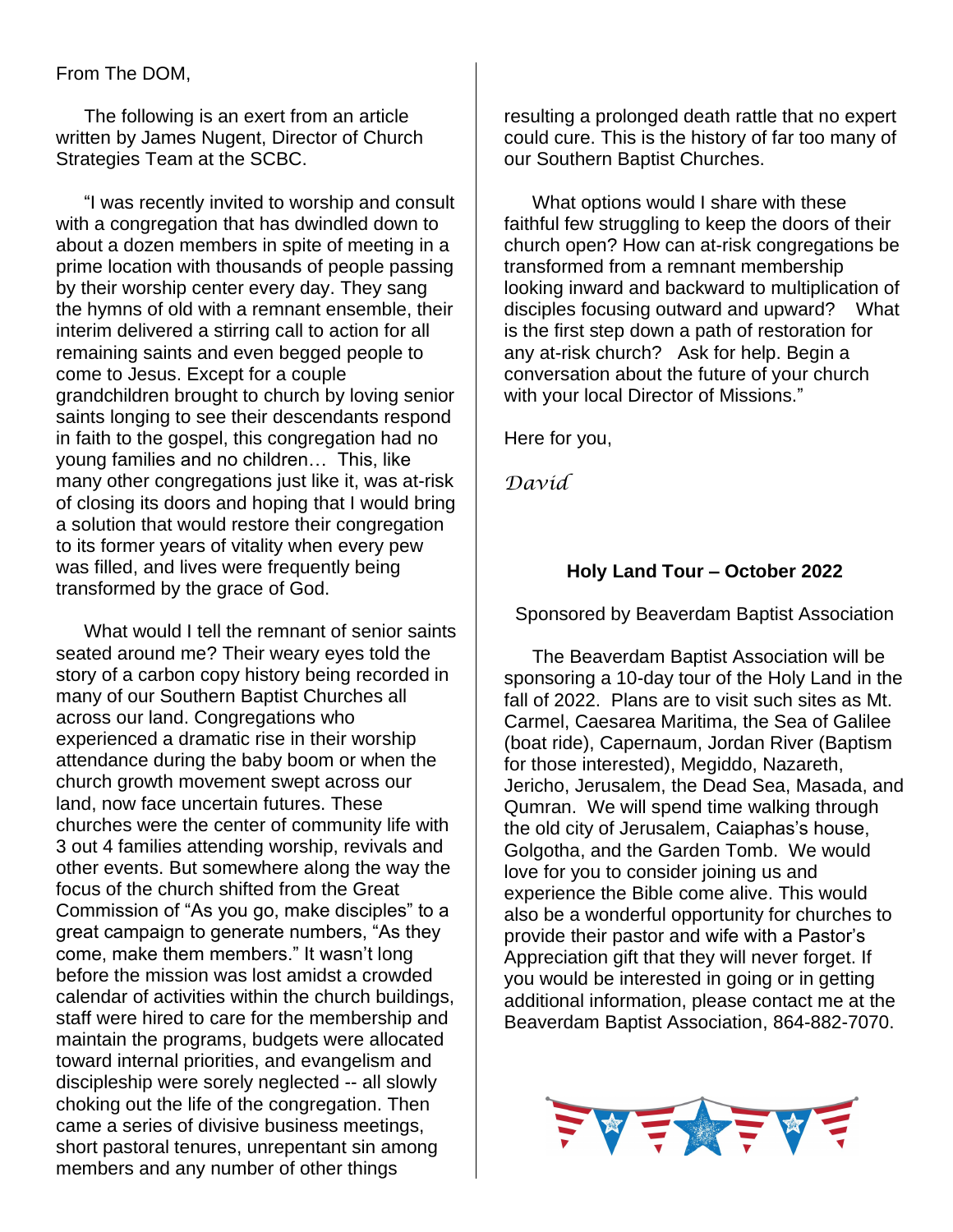## **Church Contributions**

|                                        | May 21           | Jan-May 21         |
|----------------------------------------|------------------|--------------------|
| Beaverdam                              | 172.02           | 1,015.73           |
| <b>Belmont</b>                         | 0.00             | 0.00               |
| Bethel<br>Bethlehem                    | 227.00<br>0.00   | 1.174.20<br>0.00   |
| Calvary                                | 77.44            | 394.29             |
| Chauga                                 | 57.11            | 300.88             |
| Cheohee                                | 200.00           | 1,000.00           |
| Clearmont                              | 0.00             | 1,603.94           |
| <b>College Street</b><br>Coneross      | 0.00<br>75.00    | 0.00<br>375.00     |
| Corinth - Seneca                       | 0.00             | 0.00               |
| Corinth - Westminster                  | 0.00             | 1,000.00           |
| Cross Roads - Seneca                   | 144.50           | 675.18             |
| Cross Roads - Westminster              | 100.00           | 500.00             |
| Damascus<br>Davis Creek                | 0.00<br>0.00     | 50.00<br>0.00      |
| Earle's Grove                          | 897.00           | 5,824.57           |
| Ebenezer                               | 0.00             | 2,000.00           |
| Faith                                  | 0.00             | 293.89             |
| <b>Fants Grove</b>                     | 462.36           | 803.85             |
| Golden Corner                          | 0.00             | 1,500.00           |
| <b>Heart Land</b><br>Hepsibah          | 117.00<br>780.34 | 618.00<br>3,901.70 |
| <b>Holly Springs</b>                   | 488.25           | 2,487.00           |
| Hopewell                               | 415.67           | 2,131.87           |
| Iglesia Bautista Bethel                | 0.00             | 0.00               |
| Little River                           | 0.00             | 0.00               |
| Long Creek<br>Lydia                    | 167.00<br>0.00   | 835.00<br>1,275.59 |
| Maranatha                              | 110.82           | 522.09             |
| Monte Vista                            | 25.00            | 125.00             |
| Mountain Rest                          | 631.51           | 3,434.69           |
| Mountain View                          | 100.00           | 500.00             |
| Mt. Freedom<br>Mt. Pleasant            | 0.00<br>0.00     | 300.00<br>666.64   |
| Mt. Tabor                              | 0.00             | 761.73             |
| New Hope                               | 347.00           | 1,905.00           |
| Old Liberty                            | 321.76           | 1,245.91           |
| Open Door                              | 0.00             | 500.00             |
| <b>Pleasant Grove</b><br>Pleasant Hill | 281.55<br>100.00 | 281.55             |
| <b>Pleasant Ridge</b>                  | 500.00           | 500.00<br>2,500.00 |
| Poplar Springs                         | 657.30           | 2,876.23           |
| Puerta Abierta                         | 0.00             | 0.00               |
| <b>Reedy Fork</b>                      | 312.70           | 1.495.92           |
| Retreat<br>Return                      | 0.00<br>885.35   | 0.00<br>4,135.45   |
| Rock Hill                              | 0.00             | 0.00               |
| Rocky Knoll                            | 388.95           | 2,124.91           |
| Salem                                  | 0.00             | 2,499.98           |
| Scenic Heights                         | 300.00           | 1,500.00           |
| Seneca<br>Shiloh                       | 1,503.00<br>0.00 | 6,584.13<br>0.00   |
| Snow Creek                             | 0.00             | 1,382.96           |
| Souls Harbor                           | 145.00           | 725.00             |
| South Union                            | 153.36           | 891.91             |
| Utica                                  | 1,867.71         | 7,463.93           |
| Walhalla<br>Welcome                    | 0.00<br>268.53   | 300.00<br>735.78   |
| <b>West Union</b>                      | 0.00             | 0.00               |
| Westminster                            | 1,000.00         | 2,500.00           |
| <b>Westminster First</b>               | 125.00           | 625.00             |
| Wolf Stake                             | 272.00           | 482.00             |
| Total                                  | 14,677.23        | 79,326.50          |
| <b>Other Contributions</b>             |                  |                    |
| The Well                               | 1,000.00         |                    |
| La Roca Oconee                         | 125.00           |                    |
| <b>Total Income</b>                    | 15,802.23        | 80,451.50          |
|                                        |                  |                    |

### **Church News**

#### *Staff Changes:*

**Seneca** Baptist Church has called Rev. Christopher Hulsey as associate pastor of worship and senior adults.

#### *Staff Needs:*

**Return** Baptist Church, Seneca, is seeking to fill two part-time positions, Student Minister and Children's Minister. Anyone interested should contact Pastor Bobby Holcombe at (864) 246- 8462.

**First Baptist Church** in **Westminster**, SC, is seeking a permanent part-time music minister. Anyone interested should contact the church office at 864- 647-2688.



## **Friends of Internationals**

Jon Varner, called to be a missionary of Christ Jesus, along with Alana my wife, to the Nations by the will of God, and the SBC.

To the churches of Beaverdam Baptist Association, to those sanctified in Christ Jesus and called to be His holy people, together with all those everywhere who call on the name of our Lord Jesus Christ – their Lord and ours:

Grace and peace to you from God our Father and the Lord Jesus Christ.

I always thank my God for you because of his grace given you in Christ Jesus. For in Him you have been enriched in every way…. Therefore you do not lack any spiritual gift as you eagerly wait for our Lord Jesus Christ to be revealed.

I appeal to you, brothers and sisters, in the name of our Lord Jesus Christ that you be perfectly united in mind and thought, and that you hear my requests:

1. I beg you to send out laborers into the harvest field of International Student Ministry. We expect an unusually large number of new International Students to arrive in Clemson this Summer and Fall. Friends of Internationals, LLC is asking the Lord to send out an army of loving host families from among you. Our goal is to provide one family that loves and follows Jesus Christ for each newly arriving International Student. You can learn more about what will be expected from each host family, as well as find the Arrival Support Volunteer signup Form here: https://foiclemson.org/for-localcitizens

2. I also ask that each church consider participating together in the Independence Day Offering for International Student Ministry – this is the Summer offering that directly supports the nonprofit ministry called Friends of Internationals, LLC. You can learn more and even make your donations here:

https://foiclemson.org/donate/ministry -support

3. Finally, a few of your members will be called by God to be more involved in the direct support of our family (your missionaries to the Nations at Clemson). You can learn more about how to partner more personally with the Varner Family here:

https://foiclemson.org/donate/mission ary-support

The grace of the Lord Jesus be with you. My love to all of you in Christ Jesus. Amen. Adapted from I Corinthians 1:1-10 and I Corinthians 16:23-24